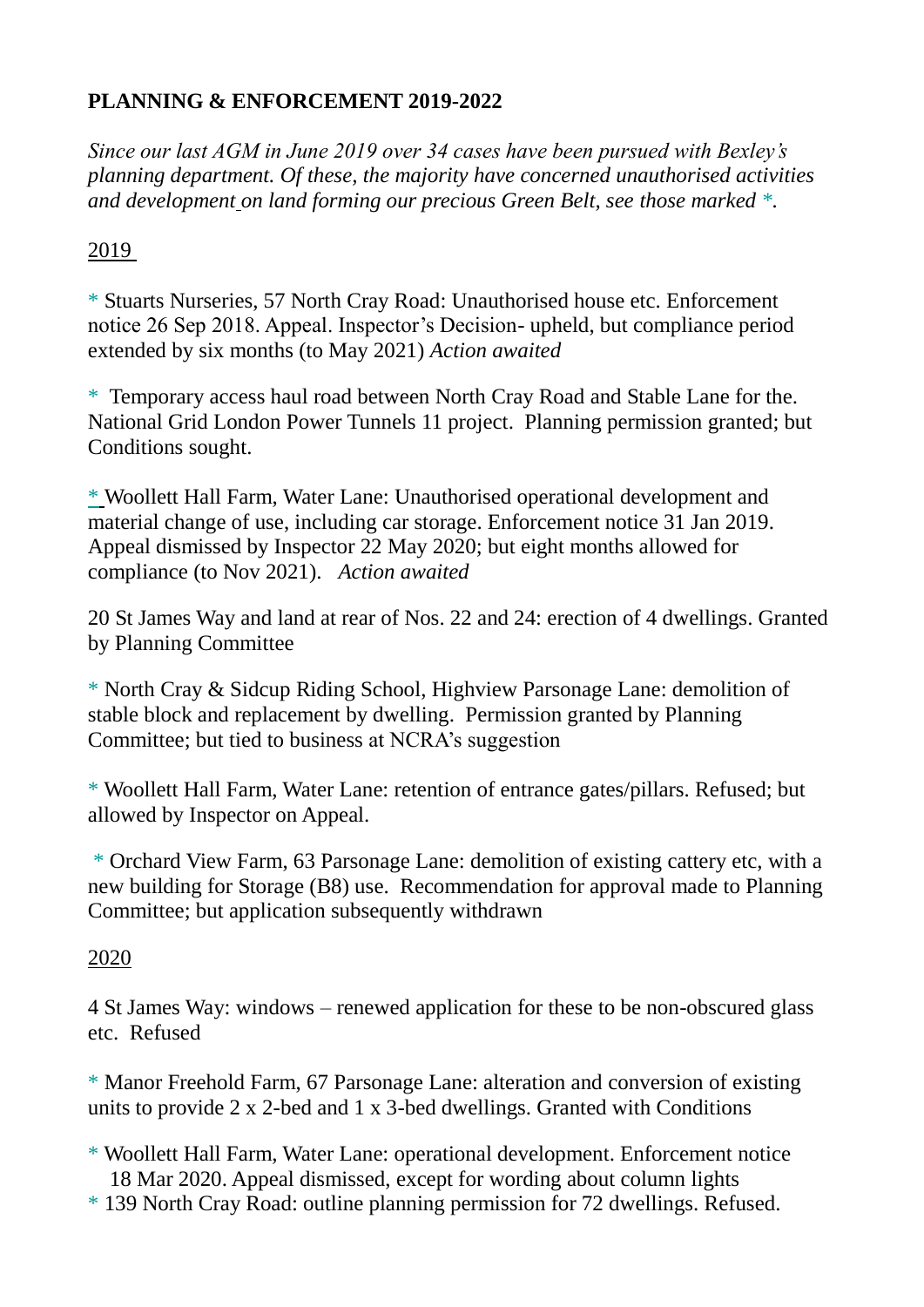\* 139 North Cray Road: alteration of existing permission for six dwellings to allow existing buildings and uses to remain during construction. Refused

36 St James Way: extension and alterations to roofline . Refused

\* 139 North Cray Road: application for an amendment to Condition 6 attached to parent permission of 7 June 2018- removal of all buildings, demolition materials etc before construction of six dwellings. Refused

2021

\* Morgans Field, grazing land behind 179-191 Maidstone Road. Unauthorised use as a scaffolding yard, Enforcement action sought. Site cleared.

\* Stuarts Nurseries, 57 North Cray Road: Appeal against Enforcement notice – NCRA submission to Inspector. Appeal dismissed

\* Orchard View Farm, 63 Parsonage Lane: replacement dwelling – application to change approved plan. Refused

\* Manor Freehold Farm, 67 Parsonage Lane: redevelopment of site and erection of a residential building to create 4 units with gardens. Granted

\* Stuarts Nurseries, 57 North Cray Road. Lawful Development Certificate for mixed use of land in connection with green waste processing, open storage and distribution. Appeal following non-determination. *Inspector's Decision awaited*

**\*** Woollett Hall Farm, Water Lane. Application for LDCE to establish occupation of land by permanent structures etc. Refused

26 St James Way. Extension and Garden room. Enforcement investigation sought. Planning permission granted

**\*** Contract House, Leafield Lane – part of Village Conservation Area. Tree felling, new access. Enforcement investigation obtained. Work ceased

**\*** 139 North Cray Road: LDCE to confirm implementation of demolition of all existing buildings prior to expiry on 7 June 2021 of planning permission for 6 dwellings. Refused; but allowed by Inspector on Appeal

\* Woollett Hall Farm, Water Lane: extended hours for farm shop and a takeawaydelivery service. Opposed, then application withdrawn

 /Grazing \* Grazing land near 67 Parsonage Lane: unauthorised building and use for residential